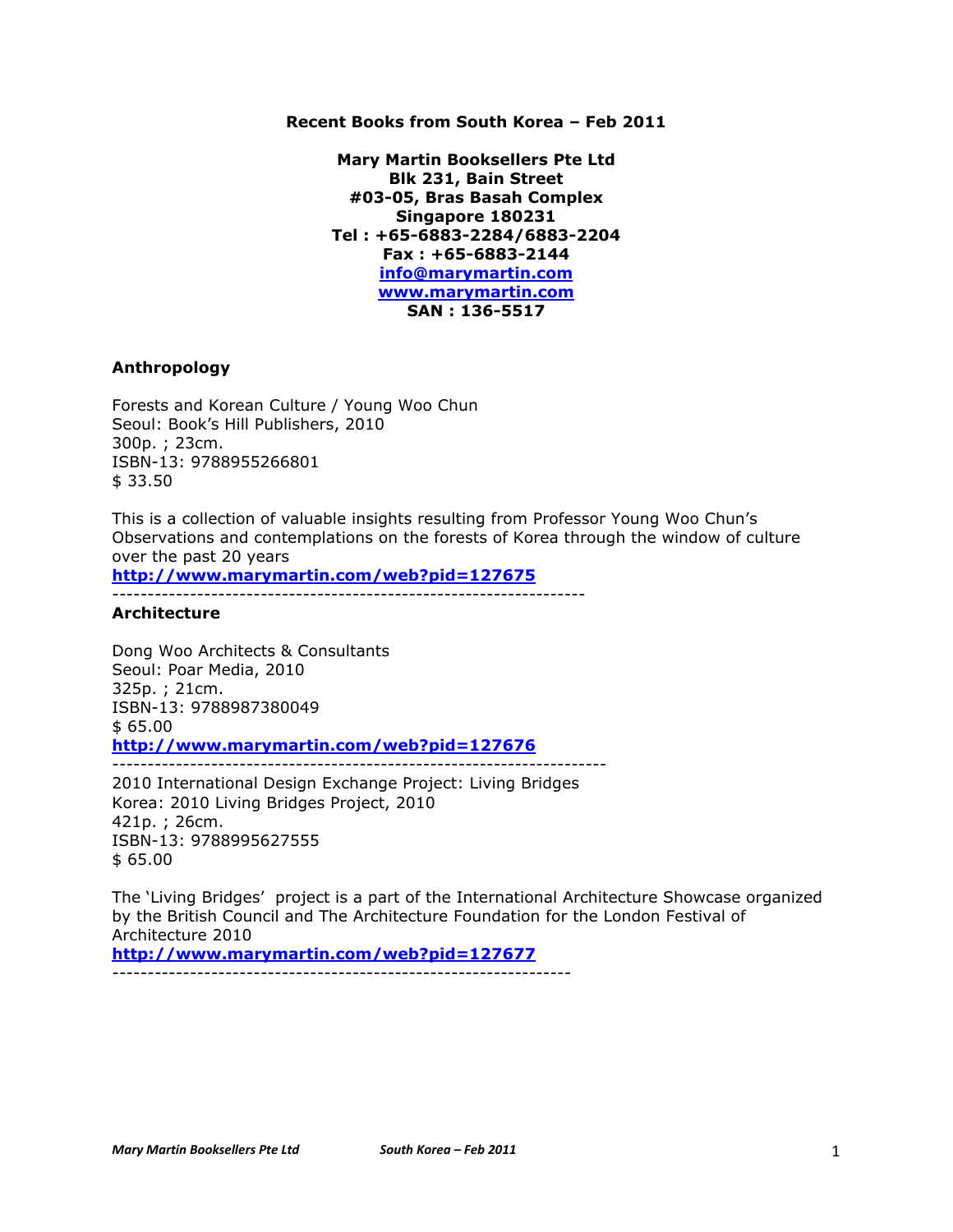Traditional Painting: Window on the Korean Mind / Robert Koehler et. al. Seoul : Seoul Selection, 2010 132p. 978-89-91913-74-5 \$ 12.00

Korean painting reveals a connectivity with nature that parallels the Korean traditional world view. Living in a dramatic landscape of rugged peaks, deep valleys and broad rivers, Koreans have long held nature in deep reverence. This respect, this yearning for nature is immediately apparent in Korean paintings, whose aesthetic is likened to an "artless art" of gently lines,generous shapes and naturalistic colors. Beauty is found in the big picture rather than the details; paintings exhibit a naturalness that moves the viewer with its humility.

Many Korean paintings were painted not by artists, but by ordinary nobles and even commoners. For the people of old Korea, painting was often a part of life, a way to express their inner spirit. Perhaps it is this that makes Korean painting so approachable, so human **http://www.marymartin.com/web?pid=127678**

----------------------------------------------------

### **Cookery**

Korean Kitchen / Soyearn Yoo & Junghwa Yoo Seoul: LEESCOM Publishing Group, 2009 245p. ; 27cm. ISBN-13: 9788991193345 \$ 50.00

120 contemporary and classic Korean recipes from our kitchen to yours **http://www.marymartin.com/web?pid=127679**

----------------------------------------------------------------- Traditional Food: A Taste of Korean Life / Robert Koehler et al. Seoul : Seoul Selection, 2011 132p. 978-89-91913-76-9 \$ 12.00

This book will attempt to explore Korea's 5,000-year-old culinary culture and introduce to readers the historical, cultural, nutritional and philosophical background to this rich cuisine **http://www.marymartin.com/web?pid=127680**

----------------------------------------------

# **Economics**

Development Experience of the Korean Economy / Keuk Je Sung (Edited) Seoul: Kyung Hee University Press, 2010 512p. ; 25cm. ISBN-13: 9788982223556 \$ 60.00 **http://www.marymartin.com/web?pid=127681** ------------------------------------------------------------------

# **Art**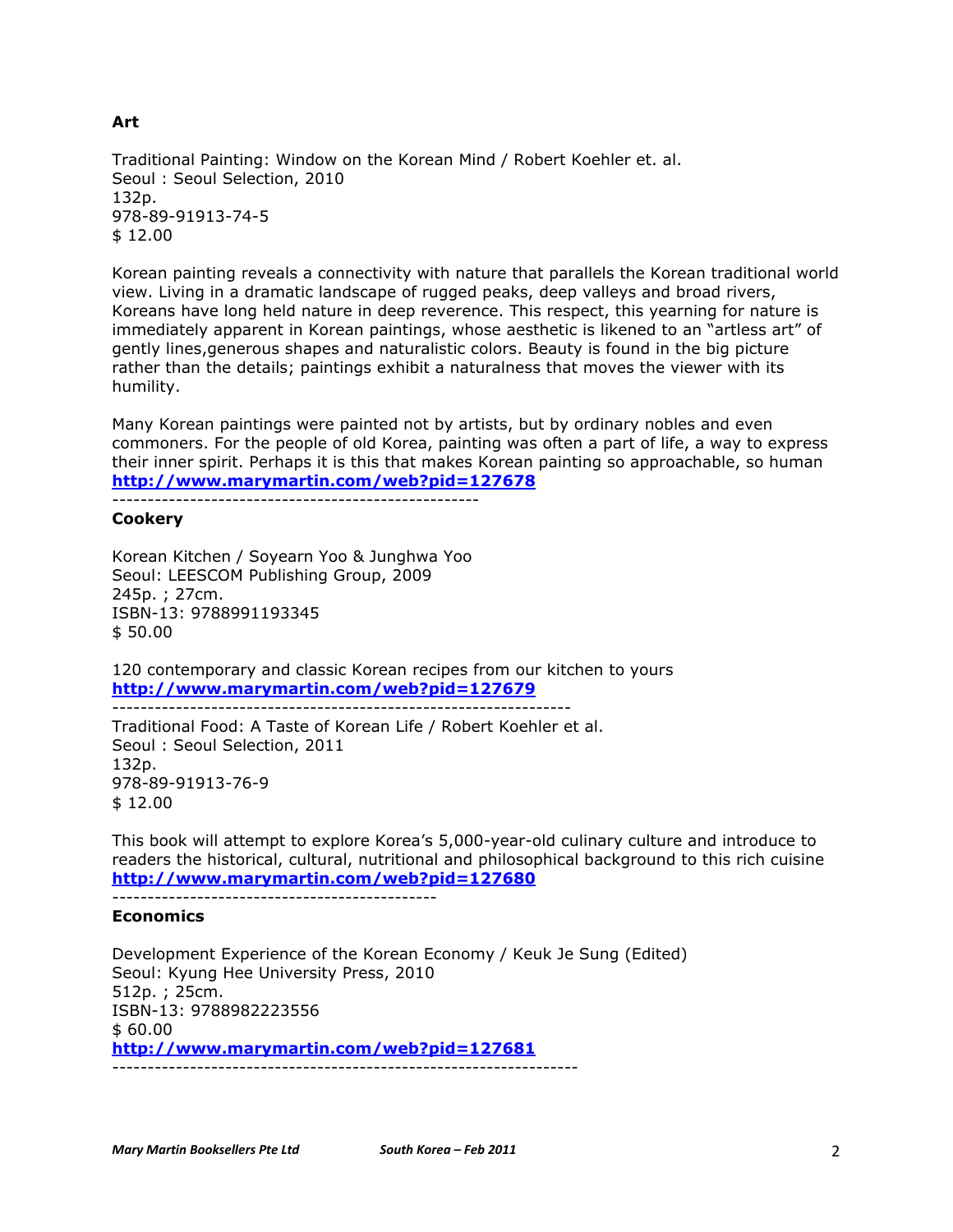Development and Education: A Critical Appraisal of the Korean Case / Bom Mo Chung Seoul : SNUPress, 2010 266p. 978-89-521-1141-8 \$ 65.00 **http://www.marymartin.com/web?pid=127682 ------------------------------------------------------**

## **History**

Bibliography of Western Language Publications on Korea 1588-1950/ Sung-hwa Cheong, Alexander Ganse Seoul, Korea : The Myongji-LG Korean Studies Library, 2008 358p. HB 978-89-7335-353-8  $$65.00$ **http://www.marymartin.com/web?pid=119800** ---------------------------------------------------------------------

More Than Witness: How a Small Group of Missionaries Aided Korea's Democratic Revolution / Jim Stentzel Seoul: Korea Democracy Foundation, 2006 568p. ; 23cm. ISBN-10: 8991057241 \$ 49.50 **http://www.marymartin.com/web?pid=127683** -----------------------------------------------------------------------

Hibiscus: The Journey of a Korean Man Through the Rise of his Country / Keun Park Tokyo: Random House Kodansha Co., Ltd., 2009 278p. ; 22cm. ISBN-13: 9784270005194 (HB) \$ 50.00

This is the poignant memoir of a Korean diplomat who lived through Japanese Colonialism, the liberation of his country by the United States, the founding of Korean Republic, The Korean War, the struggle for economic and political development amid the Cold War, and the eventual triumph of freedom and democracy in Korea

**http://www.marymartin.com/web?pid=127684** ---------------------------------------------------------------------

Let There Be A Yard: Memories of a Shipbroker / Sung Hyuk Hwang Seoul: E&B PLUS, 2008 375p. ; 22cm. ISBN-13: 9788995990131 \$ 29.50 **http://www.marymartin.com/web?pid=127685** ------------------------------------------------------------------ From the Horizons of My Life with POSCO / Choi Kwang-Woong

Seoul: Moredream Publishers, 2010 220p. ; 23cm. ISBN-13: 9788956641331 \$ 20.00 **http://www.marymartin.com/web?pid=127686** --------------------------------------------------------------------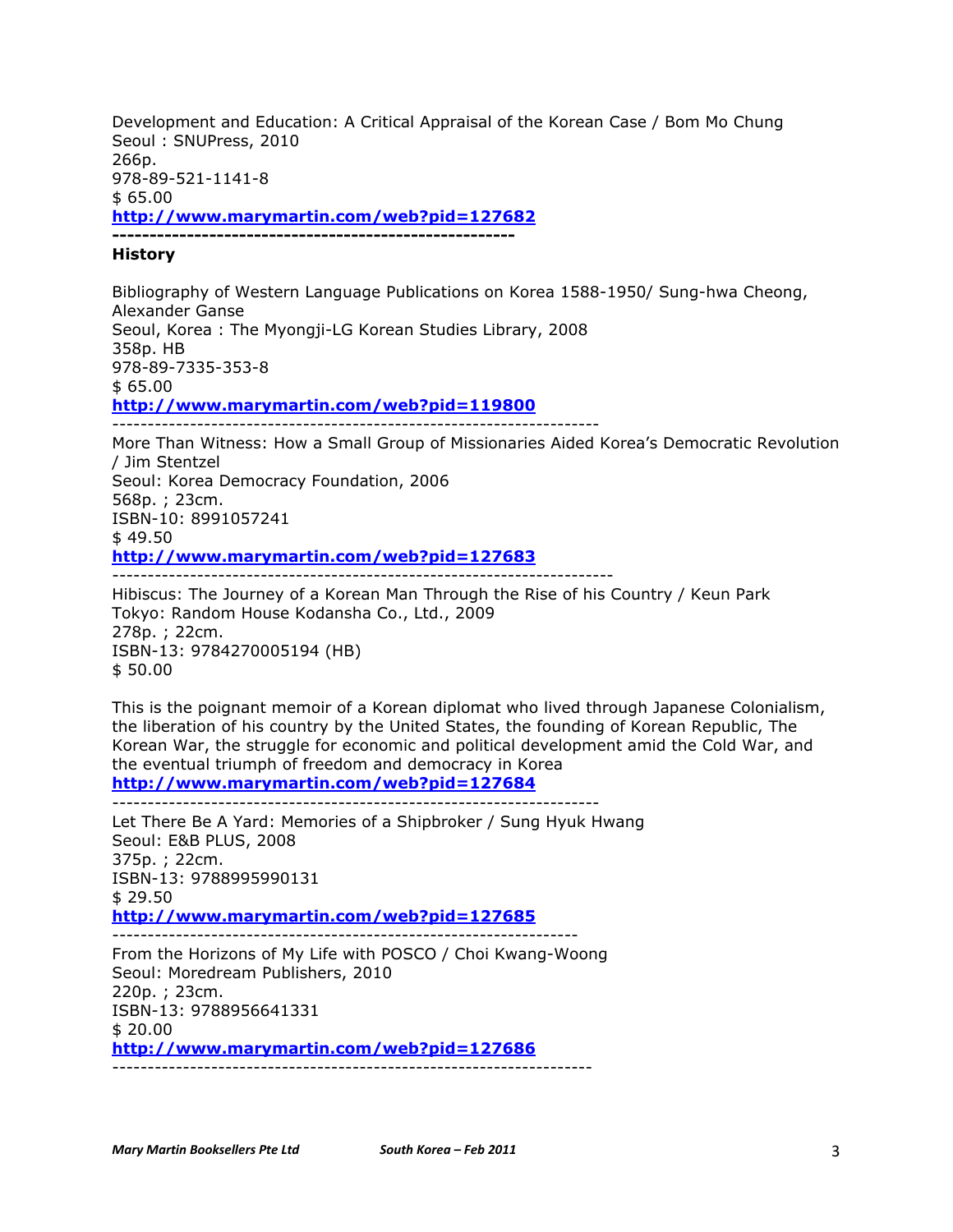The DMZ: Dividing the Two Koreas / Robert Koehler et al Seoul : Seoul Selection, 2011 103p. 978-89-91913-75-2 \$ 12.00

Four kilometers wide and stretching 250 km from the East Sea to the West Sea, the Korean Demilitarized Zone divides the Korean Peninsula roughly in half, with the Republic of Korea to the south and the Democratic People's Republic of Korea to the north. Born of the fratricidal Korean War, it is perhaps the oldest continuous symbol of the Cold War and a tense border separating the two halves of the world's last divided nation, where democracy and communism still glare at one another in mutual animosity. Nowhere is this more evident than at the Joint Security Area (JSA) near the so-called "truce village" of Panmunjeom, where South Korean and North Korean soldiers stand practically face to face, the hostility almost palpable

**http://www.marymartin.com/web?pid=127687**

---------------------------------------------- Great Korean Portraits / Cho Sun-Mie Seoul : Dolbegge, 2011 353p. 978-89-7199-419-1 \$ 65.00

This book was originally written in Korean with the primary focus on reviewing the progress in stylistic development of Korean portrait painting through discussion of outstanding works representing each historical period. This English edition, compiled from the Korean version, is intended to introduce the essence of Korean portraiture tradition to foreign readers and researchers. To this end, the portraits of 50 prominent individuals have been selected based on the historical importance of the subjects as well as the artistic quality of their portraits.

This English edition carries great significance. The subjects of portraits discussed here are all important figures who left behind outstanding footprints in Korean history, and their portraits were created by prominent artists to mark significant occasions for the government, the royal household, private families or individuals. In this regard, this book will provide foreign readers with an opportunity to journey through Korean history to encounter historical figures in their natural element and observe the aesthetic sensibilities and artistic styles of different eras through concrete pictorial images. Thus they will gain experience of Korean culture in general and gradually enrich their knowledge and understanding of Korea.

**http://www.marymartin.com/web?pid=127688**

-------------------------------------------

The Royal Palaces and Royal Shrine of Joseon/ Cultural Heritage Administration of Korea Seoul : Nulwa, 2010  $1v.$ 978-89-90620-46-0  $$39.50$ 

**http://www.marymartin.com/web?pid=127689** -----------------------------------